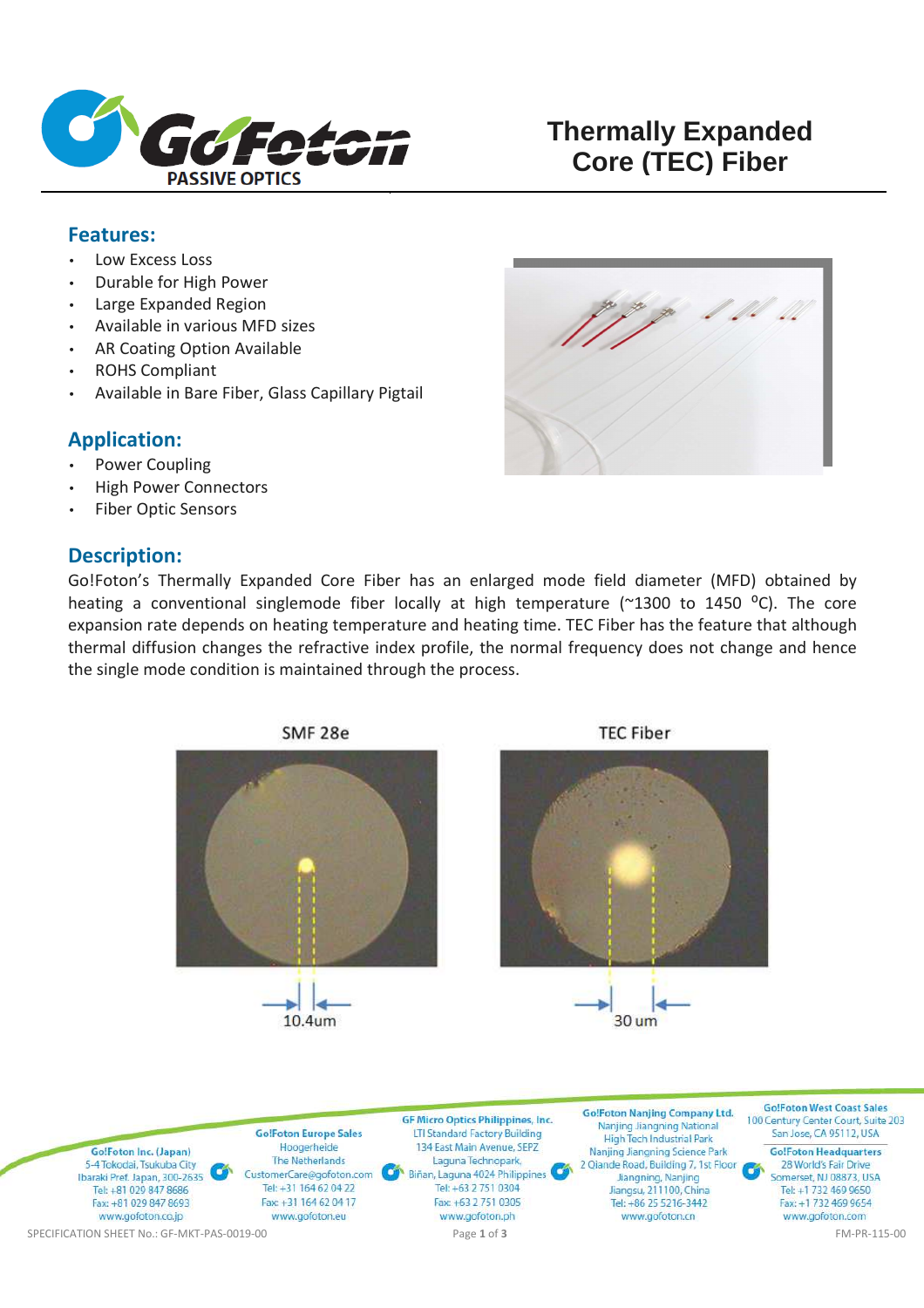

### **Specification:**

| <b>Parameters</b>                | Unit                     |                           |        |           |      |
|----------------------------------|--------------------------|---------------------------|--------|-----------|------|
| Mode Field Diameter <sup>1</sup> | um                       | 15±2                      | $20+2$ | 30±2      | 40±3 |
| Initial Mode Field Diameter      | um                       | $10.4*$                   |        |           |      |
| Fiber Type                       | $\overline{\phantom{0}}$ | ITU 652.D Compliant Fiber |        |           |      |
| <b>Cladding Diameter</b>         | um                       | 120±3                     |        | $116\pm8$ |      |
| TEC Region Length                | mm                       | $1.0 \pm 0.5$             |        |           |      |

Notes: 1. Expanded MFD size is verified using a Beam Profiler with 13.5% Clip Level Settings.

- \* Based on SMF28e+ at 1550nm
- \* Required Polishing Length is ≤0.5mm

# **Mechanical Drawing:**

**A. TEC Fiber Package:** 



**B. TEC Fiber Glass Capillary Package:** 



#### **C. TEC Fiber Ceramic Ferrule Package:**